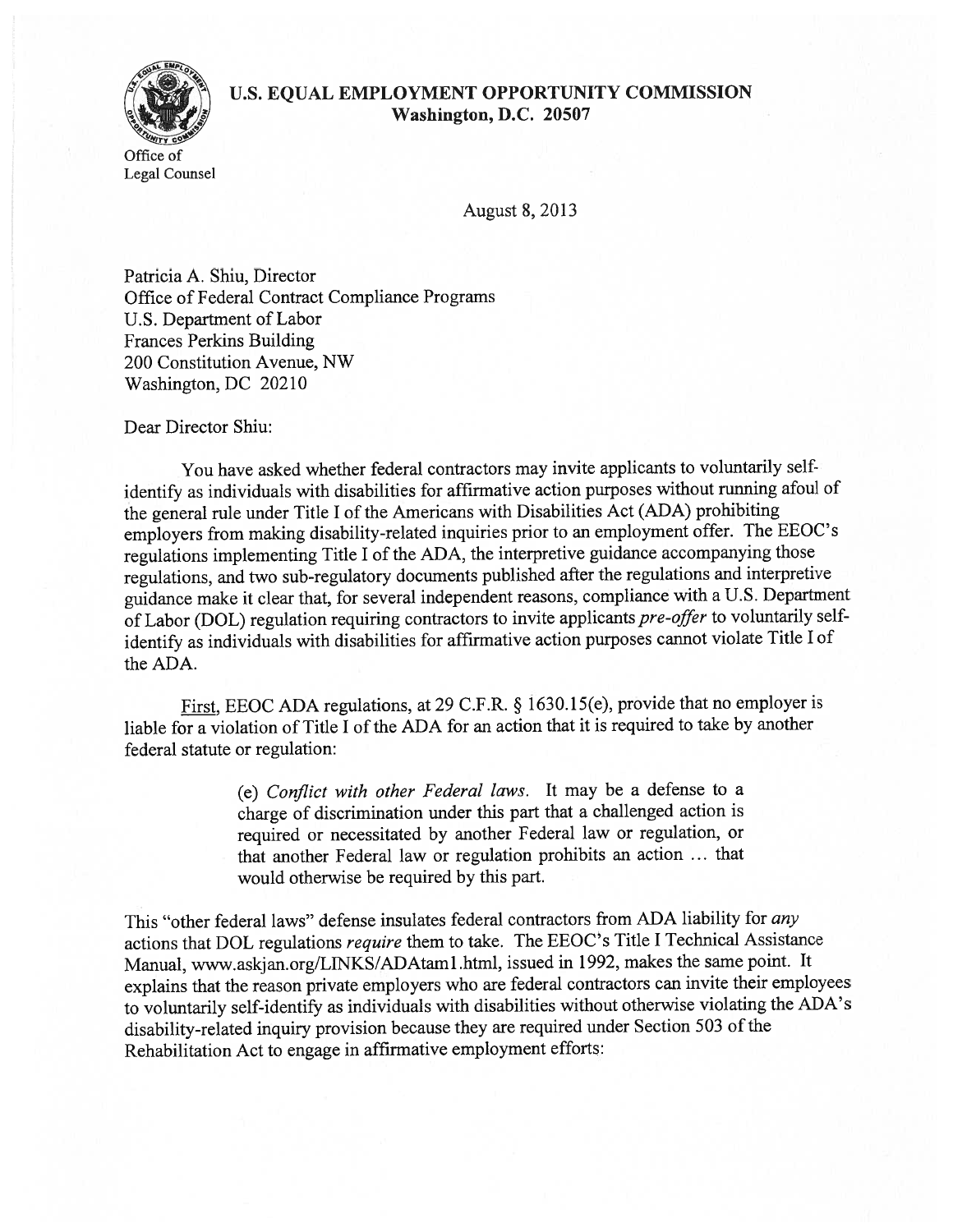$5.5(c)$  Exception for Federal Contractors Covered by Section  $503$ of the Rehabilitation Act and Other Federal Programs Requiring Identification of Disability. Federal contractors and subcontractors who are covered by the affirmative action requirements of Section 503 of the Rehabilitation Act may invite individuals with disabilities to identify themselves on <sup>a</sup> job application form or by other pre-employment inquiry, to satisfy the affirmative action requirements of Section 503 of the Rehabilitation Act Employers who reques<sup>t</sup> such information must observe Section 503 requirements regarding the manner in which such information is requested and used, and the procedures for maintaining such information as <sup>a</sup> separate, confidential record, apar<sup>t</sup> from regular personne<sup>l</sup> records (For further information, see Office of Federal Contract Compliance Programs listing in Resource Directory)

In the same section of the Technical Assistance Manual, the Commission also provided examples of how such surveys were permissible if mandated by another federal law or regulation:

> <sup>A</sup> pre-employment inquiry about <sup>a</sup> disability also is permissible if it is required or necessitated by another Federal law or regulation. For example, <sup>a</sup> number of programs administered or funded by the U.S. Department of Labor target benefits to individuals with disabilities, such as, disabled veterans, veterans of the Vietnam era, individuals eligible for Targeted Job Tax Credits, and individuals eligible for Job Training Partnership Act assistance. Pre employment inquiries about disabilities may be necessary under these laws to identify disabled applicants or clients in order to provide the required special services for such persons. These inquiries would not violate the ADA.

Moreover, the appendix to the EEOC's regulation concerning pre-employment disabilityrelated inquiries and medical examinations, though not referencing the "other federal laws" defense, also recognizes the ability of contractors to comply with Section <sup>503</sup> by making pre employment inquiries as to whether someone is an individual with <sup>a</sup> disability. See <sup>29</sup> C.F.R. 1630.14(a) ("collecting information and inviting individuals to identify themselves as individuals with disabilities as required to satisfy the affirmative action requirements of section <sup>503</sup> of the Rehabilitation Act is not restricted by this par<sup>t</sup>").

Second, the EEOC has from early in its ADA enforcement made explicit in formal policy, and repeated in numerous policy and technical assistance materials ever since, that *any* employer may invite applicants or employees to voluntarily self-identify as individuals with disabilities for affirmative action purposes, whether pursuan<sup>t</sup> to <sup>a</sup> federally-mandated affirmative action requirement such as Section <sup>503</sup> or <sup>a</sup> voluntarily adopted program. See Enforcement Guidance: Preemployment Disability-Related Questions & Medical Examinations (1995), www.eeoc.gov/policy/docs/preemp.html. The 1995 Enforcement Guidance states: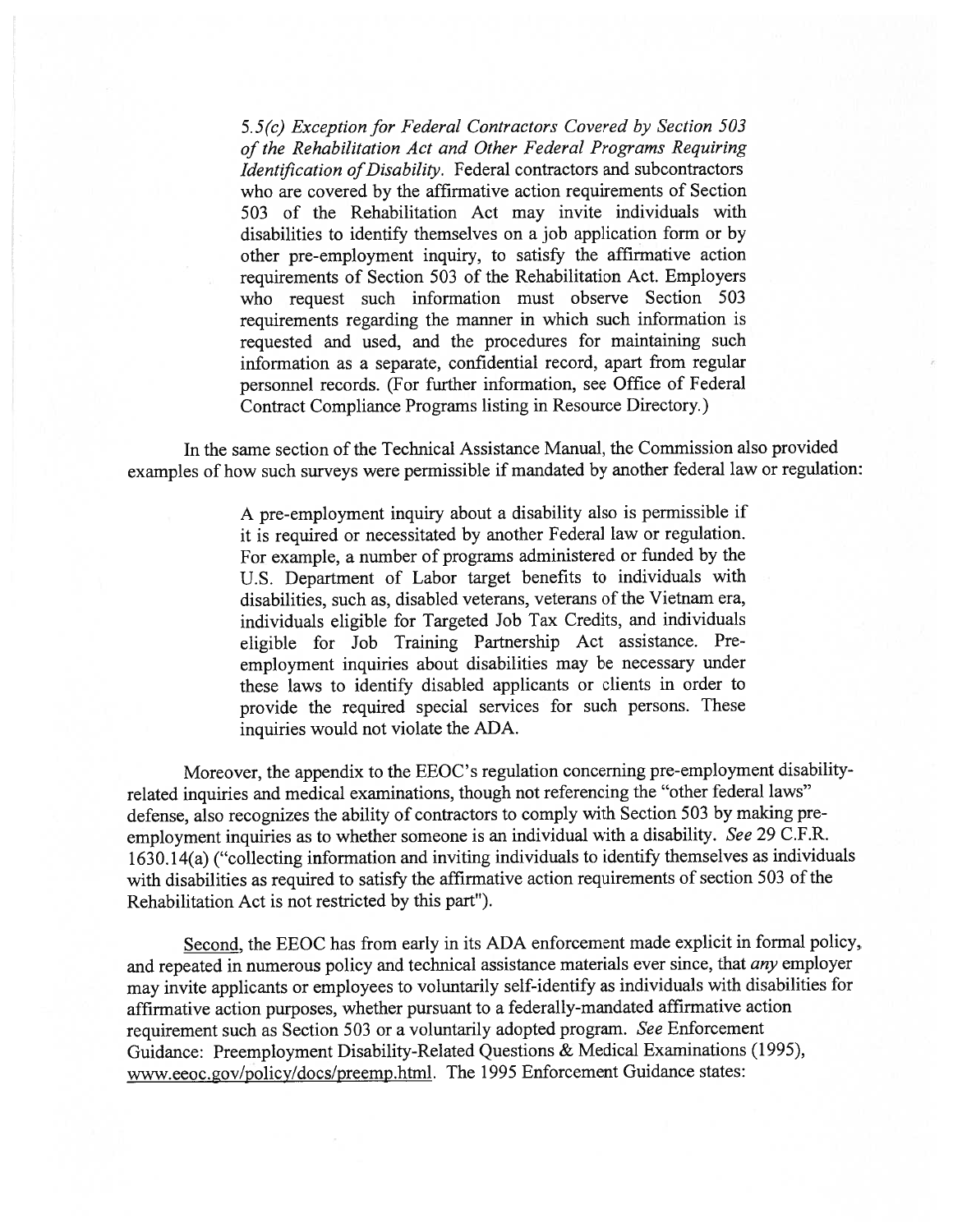\* May an employer ask applicants to "self-identify" as individuals with disabilities for purposes of the employer's affirmative action program?

Yes. An employer may invite applicants to voluntarily selfidentify for purposes of the employer's affirmative action program if:

\* the employer is undertaking affirmative action because of <sup>a</sup> federal, state, or local law (including <sup>a</sup> veterans' preference law) that requires affirmative action for individuals with disabilities (that is, the law requires some action to be taken on behalf of such individuals); or

\* the employer is voluntarily using the information to benefit individuals with disabilities.

Employers should remember that state or local laws sometimes permit or encourage affirmative action. In those cases, an employer may invite voluntary self-identification only if the employer uses the information to benefit individuals with disabilities.

\* Are there any special steps an employer should take if it asks applicants to "self-identify" for purposes of the employer's affirmative action program?

Yes. If the employer invites applicants to voluntarily self- identify in connection with providing affirmative action, the employer must do the following:

\* state clearly on any written questionnaire, or state clearly orally (if no written questionnaire is used), that the information requested is used solely in connection with its affirmative action obligations or efforts; and

\* state clearly that the information is being requested on <sup>a</sup> voluntary basis, that it will be kept confidential in accordance with the ADA, that refusal to provide it will not subject the applicant to any adverse treatment, and that it will be used only in accordance with the ADA.